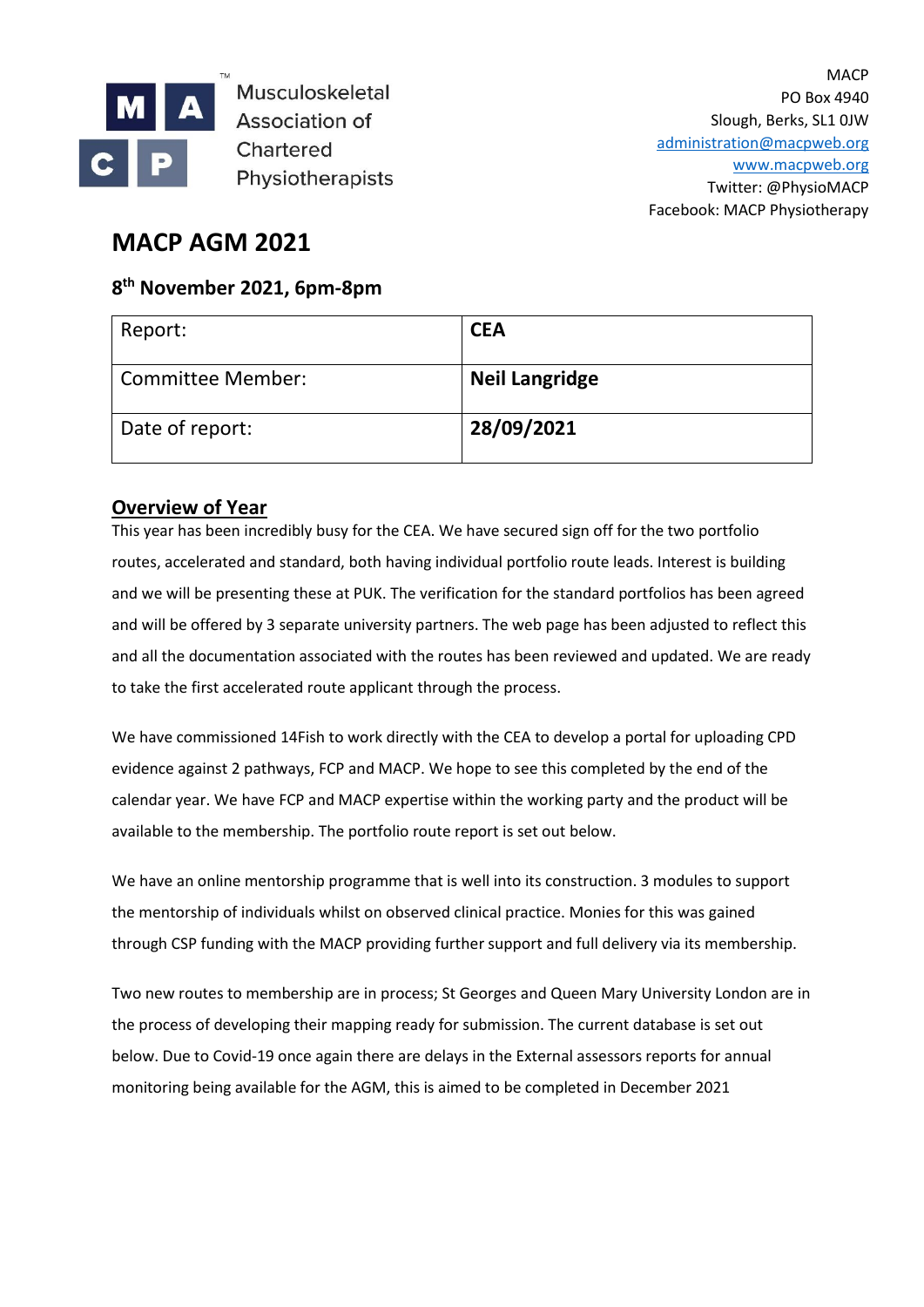Update on portfolio routes:

- A webpage has been created on the MACP site<https://www.macpweb.org/Portfolio-Route> with the help of Gethin Lynch, Katie Holmes and Emma Hornby. This page is designed as a 'first point of contact' resource for potential applicants. The available material is gradually being increased (such as the addition of FAQ's) and will be altered as required in response to feedback.
- Process maps developed for both standard and accelerated pathways are fully completed.
- Portfolio route documents have been reviewed and updated so that applicants receive handbooks to support their portfolio development and mentored clinical practice (4 handbooks in total). Mentored clinical practice forms have been reviewed and additional forms added as required (e.g., danger of failure form). An e-mentorship handbook has also been developed to support applicants and mentors with this process.
- We have designed promotional material which has been circulated on multiple platforms by Matt Daly
- With regards to standard route applicants, we had one applicant who was accepted and completed the portfolio in the July/Aug period. For applicants, confusion is evident around the FCP pathway and how this links with the MACP portfolio route to membership. Clarification and support is also required for applicants regarding clinical placement and the differences between FCP and MACP mentored clinical practice differences. The majority of applicants identify barriers to undertaking full time MCP. For part-time placements, a minimum of 2 days per week is advocated. Different models (e.g., 2-week blocks) will be considered on and individual basis to provide as much flexibility as possible.
- >70 previous expressions of interest (received prior to and during changes in the portfolio route) were followed up.
- Approximately 50 expressions of interest have been received since the 'soft launch' of the updated portfolio route.
- >30 applicants actively involved in the application process, 5 of these suitable for the accelerated pathway (including X2 trial applicants for this new pathway)
- Potential applicants are being requested to complete a checklist to support their applications. In dealing with EOI's it has been necessary to devote a substantial amount of time 'unpicking' the qualifications nominated by applicants; defining the most appropriate pathway and providing clear explanations of the expectations for the portfolio route.
- Recent calls have gone out for new mentors for MCP and to support the portfolio applicants via e-mentorship. Fifteen members have responded to date and it is hoped further interest will be generated during Physio UK. The new mentors have been canvassed regarding outstanding queries and how best to establish a support network for mentors. A recorded panel introduction/ Q and A will be completed and available to them as a resource in the next few weeks.
- BG has met with all of the HEI's who will be involved in marking the standard route portfolios; Sheffield, Bradford and UCLAN in order to introduce herself; clarify portfolio marking criteria; specify turnaround times, etc.